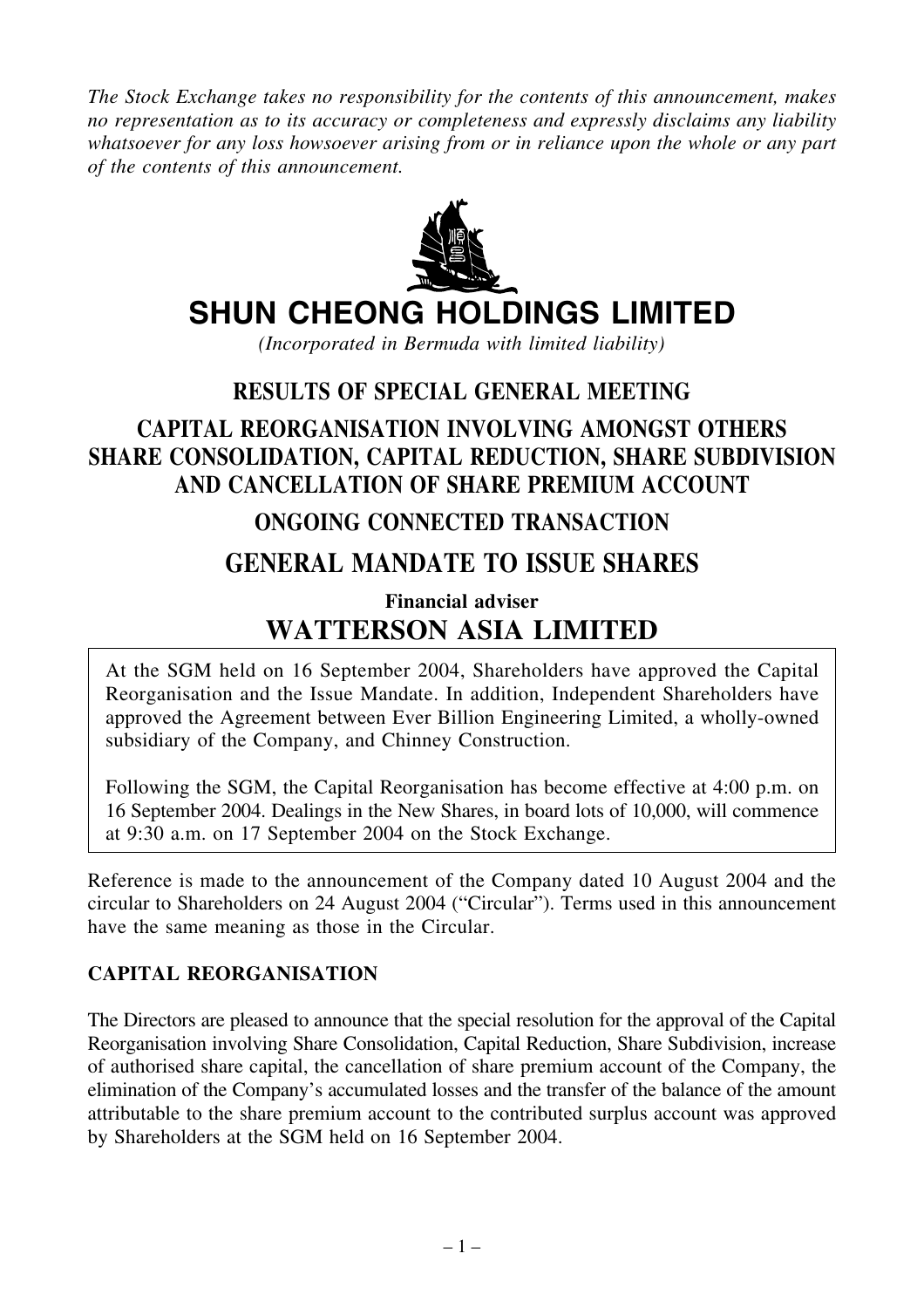Fractional entitlements of New Shares arising from the Share Consolidation will be disregarded and cancelled.

The Listing Committee of the Stock Exchange has also granted the listing of, and permission to deal in, the New Shares to be issued upon the Capital Reorganisation becoming effective. As the conditions under the Capital Reorganisation have all been fulfilled, the Capital Reorganisation has become effective at 4:00 p.m. on 16 September 2004.

Dealings in the New Shares, in board lots of 10,000 New Shares, will commence at 9:30 a.m. on 17 September 2004. Please note that original counter for the trading of Existing Shares in board lots of 2,000 will be closed on 17 September 2004 and a temporary counter under the stock code of 2936 for the trading in board lots of 500 New Shares (represented by Existing Share certificates) will open on the same day. Detailed timetable is set out below:

| First day for the designated broker to stand                      |
|-------------------------------------------------------------------|
|                                                                   |
| Original counter for trading in Existing Shares                   |
|                                                                   |
|                                                                   |
| Temporary counter for trading in the New Shares                   |
|                                                                   |
|                                                                   |
| First day of free exchange of Existing Share certificates         |
| for the Existing Shares for                                       |
|                                                                   |
| Original counter for trading in the New Shares                    |
|                                                                   |
|                                                                   |
| Parallel trading in New Shares                                    |
|                                                                   |
|                                                                   |
| Temporary counter for trading in New Shares                       |
|                                                                   |
| in board lots of 500 closes  Wednesday, 27 October                |
| Parallel trading in New Shares (represented by                    |
|                                                                   |
| New Share certificates) ends  Wednesday, 27 October               |
| Last day for the designated broker to stand                       |
| in the market to provide matching services  Wednesday, 27 October |
| Last day for free exchange of Existing Share certificates         |
| for New Share certificates  Monday, 1 November                    |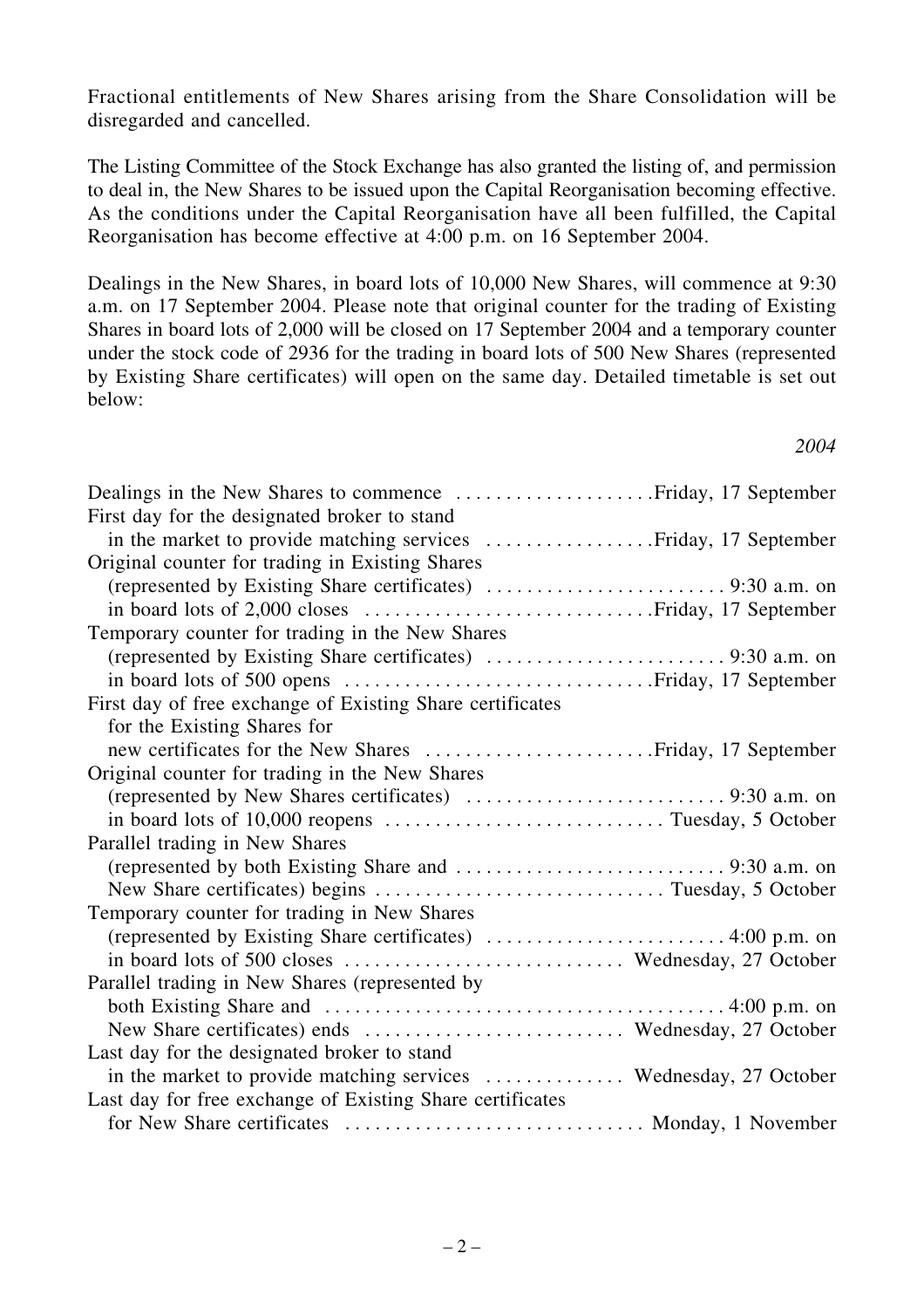Shareholders are recommended to submit their Existing Shares certificates for New Shares with Company's share registrar in Hong Kong, Computershare Hong Kong Investor Services Limited, at Rooms 1712-16, 17th Floor, Hopewell Centre, 183 Queen's Road East, Hong Kong, for free exchange for certificates for the New Shares during 9:30 a.m. to 4:00 p.m. from 17 September 2004 up to and including 1 November 2004. If share certificates for Existing Shares are lodged with the Company's Hong Kong share registrar after 4:00 p.m. on 1 November 2004, a fee of HK\$2.50 (or such higher amount as may from time to time be allowed by the Stock Exchange) will be charged for each new certificate issued for the New Shares. Please note that certificates for Existing Shares will continue to be good evidence of legal title and may be exchanged for certificates for New Shares at any time after 1 November 2004 at the expense of Shareholders.

#### **ONGOING CONNECTED TRANSACTION**

Details of the ongoing connected transaction were announced on 10 August 2004 and were also set out in the circular to shareholder on 24 August 2004.

The following is the result of the voting by poll of the ordinary resolution to approve the Agreement and the related annual cap amounts as set out therein. Mr. Chan Yuen Keung, Zuric, an executive Director who held 10 million Existing Shares, representing approximately 2.16% in the issued share capital of the Company as at 16 September 2004, is also an executive director of Chinney Construction and has an indirect beneficial interest in 13.95% of the issued share capital of Chinney Construction, had abstained from voting on the ordinary resolution relating to the Agreement at the SGM.

|                                | <b>Existing Shares voted at the SGM</b>            |                |
|--------------------------------|----------------------------------------------------|----------------|
|                                | For                                                | <b>Against</b> |
| Ordinary resolution to approve |                                                    |                |
| the Agreement and the related  | 218,290,000 Existing Shares 70,000 Existing Shares |                |
| annual cap amounts             | $(99.97\%)$                                        | $(0.03\%)$     |

As at the date of the SGM, the issued share capital of the Company comprises 463,721,600 Existing Shares. The total number of Existing Shares entitling to attend and vote for or against this resolution, after deducting the 10 million Existing Shares held by Mr. Chan Yuen Keung, Zuric, is 453,721,600 Existing Shares. The Directors were not aware of any Existing Shares that entitled the Shareholders to attend and vote only against the resolution at the SGM. At the SGM, a total of 218,360,000 Existing Shares were voted by poll.

Computershare Hong Kong Investor Services Limited, the Company's Hong Kong share registrars, acted as scrutineer for the poll at the SGM.